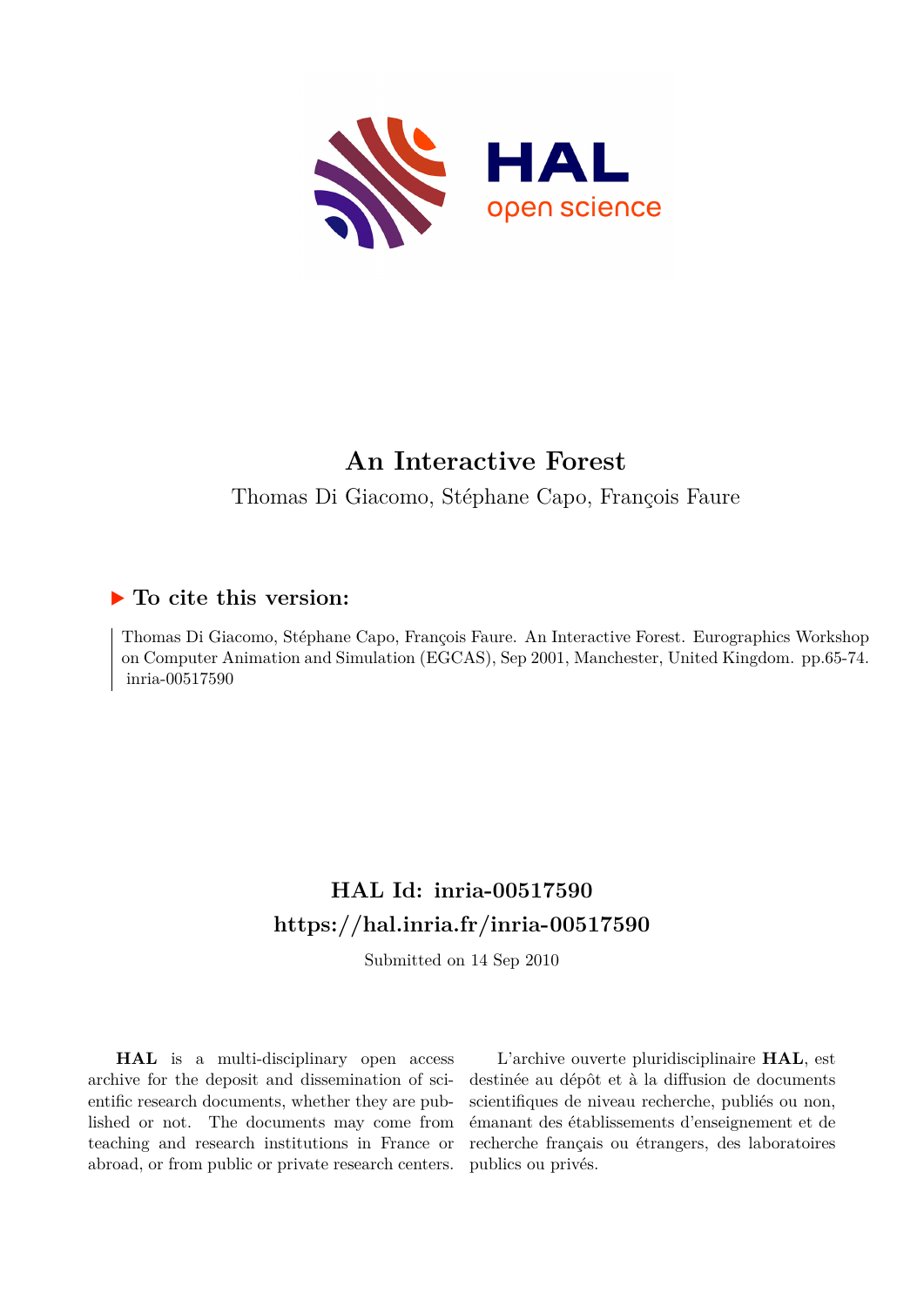# **An interactive forest**

Thomas Di Giacomo iMAGIS-GRAVIR (joint project CNRS-INRIA-INPG-UJF)

> Stéphane Capo Infogrames Interactive SA

François Faure iMAGIS-GRAVIR (joint project CNRS-INRIA-INPG-UJF)

**Abstract.** We present a prototype of a forest in which a video game player can move and interact physically with the trees.

The trees are procedurally built on-the-fly at each redraw. Two animation approaches are combined: a procedural method which handles most of the trees efficiently, and a physically-based method which allows user interaction with the trees. The physically-based method is dynamically applied only where needed. Physical data is computed only where the physical method is applied, and deleted afterwards. Smooth transitions between animation methods are performed. Levels of detail are used for rendering and for procedural animation. Our method allows the display and the animation, including user action, of a 256-tree forest at interactive rates.

#### **1 Motivation**

We address the problem of displaying and animating large scenes with vegetation in the context of a collaboration with a video game company namely Infogrames. More specifically, our aim is to model a forest in which the player can move and interact with the scene, e.g. grab a branch and shake the tree. Such an application has been a challenging problem in computer graphics due to geometric and dynamic complexity. Rendering and animating a single tree may require thousands of polygons and degrees of freedom, or more. The complexity of a forest may thus be practically intractable. However, level-of-detail (LOD) approaches can help us adapt the complexity of the elements according to their visual importance. A tree in the foreground may be modeled using ten thousands polygons, while a tree in the background may be modeled using only a few hundred polygons.

In applications with a fixed point of view, the geometric and dynamic elements can be modeled offline, provided that we are able to refine them according to their visual contribution. The scene is then rendered and animated using standard techniques. The problem is more difficult when the point of view changes over time, because the LODs have to be dynamically adapted. We thus have to perform smooth transitions between LODs to avoid "popping" effects. This applies to geometry as well as animation.

When using standard graphics hardware acceleration, rendering complexity mainly depends on the number of polygons and the amount of texture data. In contrast, animation complexity is not only a function of the number of degrees of freedom in the model, it also depends on the method used. Procedural methods can be fast but do not guarantee physical plausibility, especially when interactions occur. In contrast, physically-based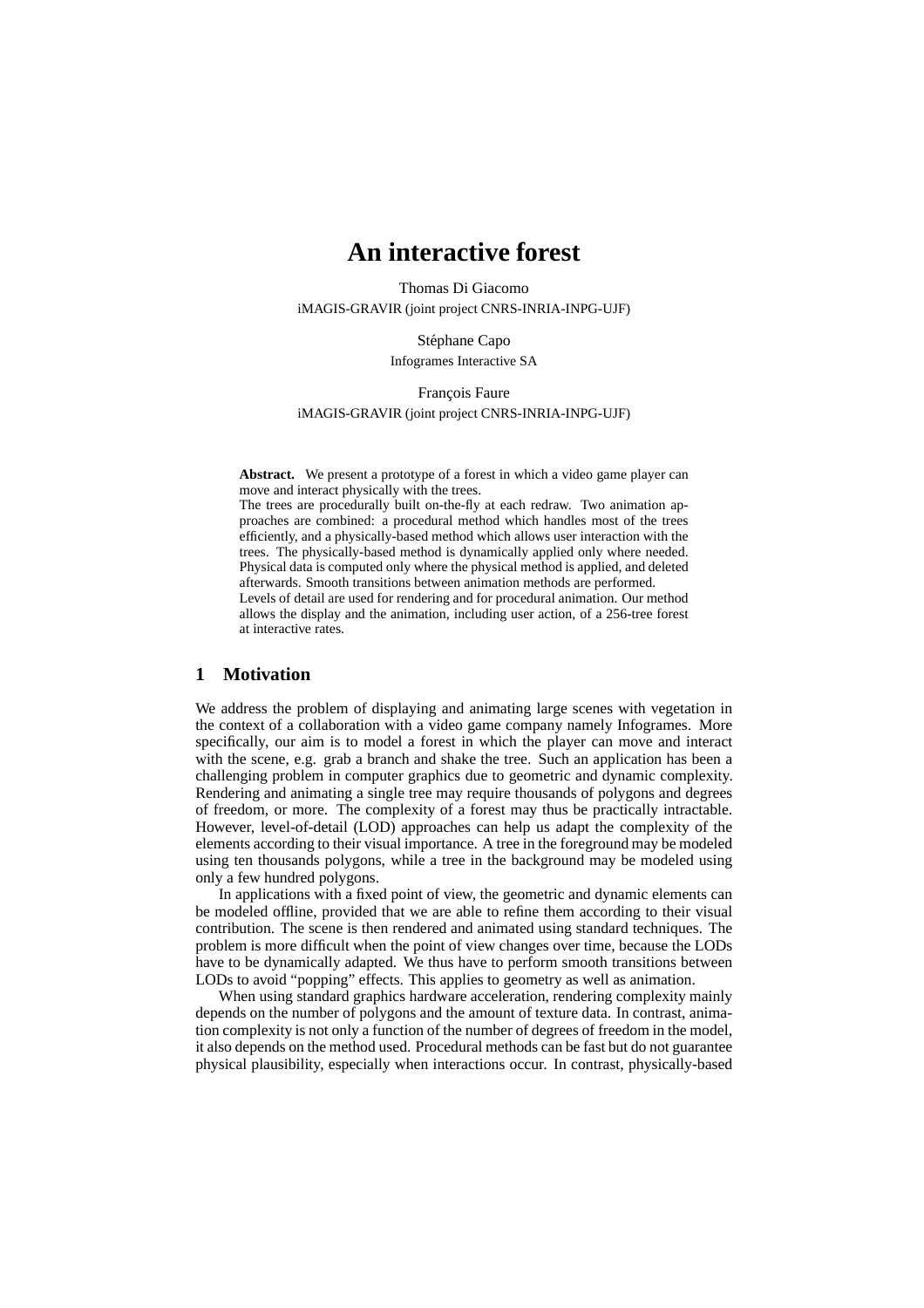methods generate more realistic motion and allow interactions but they are generally compute-intensive.

In this paper, we present our approach for animating and rendering a forest. We mainly focus on animation. The geometric model is procedurally computed on-the-fly at each refresh using a small set of parameters which entirely define each individual tree. This results in a very compact geometrical data set. A procedural method is used to animate the trees at different levels of detail to model the action of wind. A simplified dynamic model of tree is used to handle user interaction. Both animation methods are closely related to well-known approaches. Our main contribution is to combine them so that physically-based animation is used only where needed. Physical data is dynamically generated to handle interaction and deleted thereafter. Transitions between procedural and physical animation are performed to avoid popping. Combined with our procedural LODs, the method allows the animation of an interactive forest made of a few hundreds of trees with industrial video game quality (textures, lights, high frame rates).

The remainder of the paper is organized as follows. In section 2 we present previous work on related topics. In section 3 we outline our geometric modeling method. In section 4 we present our animation method. Results are shown in section 5. We finally conclude and discuss future work in section 6.

## **2 Related Work**

#### **2.1 LOD for animation**

As for geometry, animation techniques can be adapted and simplified in certain cases i.e., when motions are too fast, too far away, or too numerous for human sight, [Ber97], or when motions are of low interest and do not need complex calculations. Though [GCB95] applied this idea to procedural animation by decreasing sampling frequency of motions, and degrees of freedom of human articulated figure, it seems more appropriate to apply it to physically-based animation because of its high cost in computations. To simplify or refine motions, adaptive models must be created, and smooth transitions between their levels of detail ensured [Val99].

One can mix different models, or construct a single multiresolution model. Multiple models are used by [CH97] to simulate monopodes with three different models, dynamic, kinematic and single particle motion, where transitions are possible only at certain times. [PC01] also simulates a prairie with three models, 3D blade of grass, texels and 2D textures, by interpolating 3D motions to match the texel when needed.

Methods working on a single multiresolution model are mainly physically-based approaches : [HPH96] and [HH98] refine mass-spring networks, [DDBC99] and [DDCB01] proposed a multiresolution FEM, the dynamic multiresolution response is compared to other models, to simulate deformations of a liver.

In this paper we present a hybrid method which uses two different models, the procedural part being multiresolution.

#### **2.2 Wind, trees**

Forests with blowing winds have been studied by [SF92] and [Sta96], both using stochastic vector fields for the wind, and a modal analysis of beams vibrations for the response of the trees. However, [Sta96] overrides the integration by directly synthetising the motions. We could not apply such a method because of our need for interactions.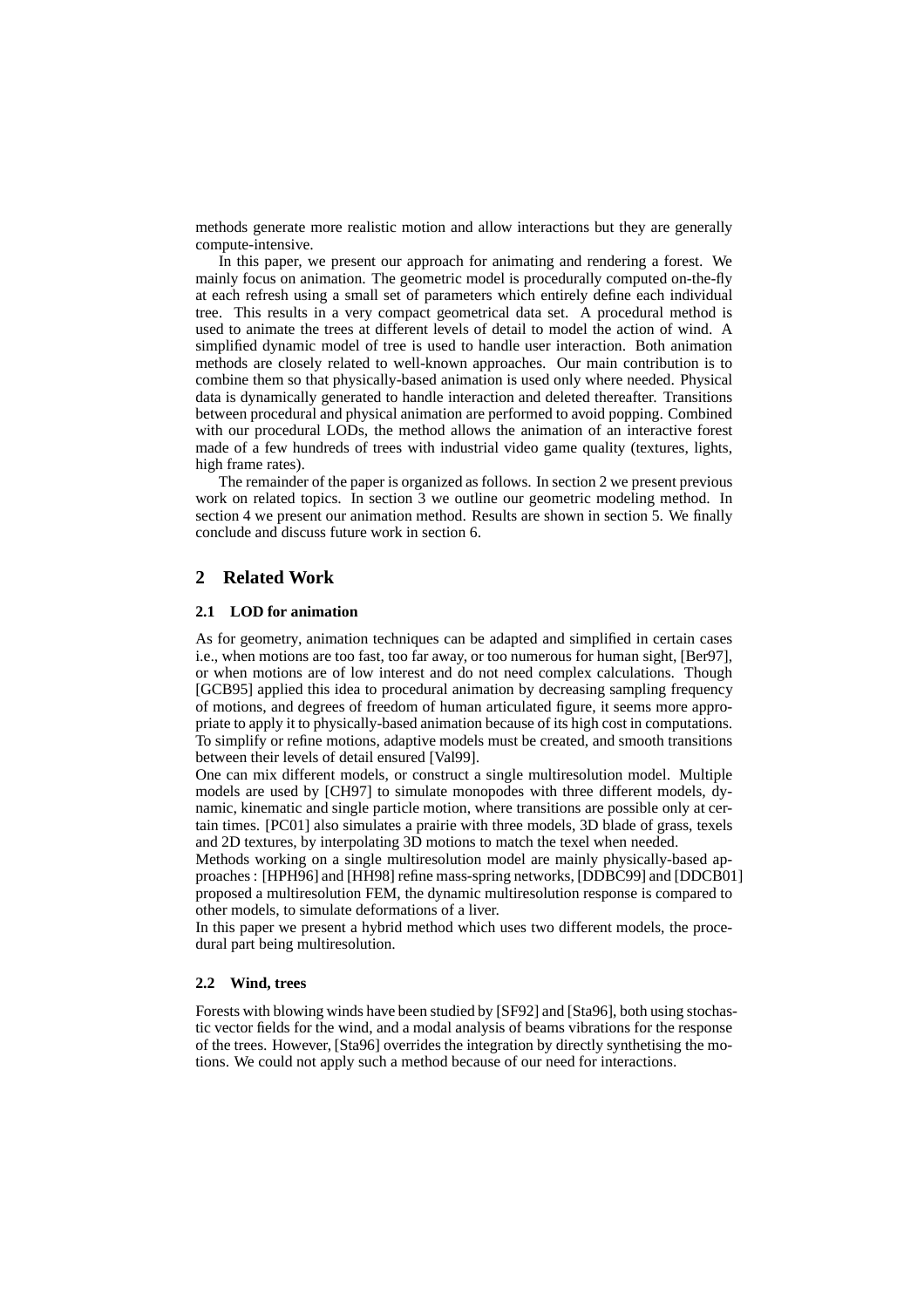We generate wind with the same kind of primitives as [PC01], that is to say 2D masks containing a vector field, with velocity and influence area.

We also make simplifying assumptions similar to [Ono97] on the dynamics of the tree : the density of the tree is uniform, no collisions occur between branches or leaves, branches move by bending, not torsion.

## **3 Geometric model**

Our trees are made of skeleton nodes defining topology and meshes defining geometry. Skeleton nodes define the topology, lengths and angles of the branches. Figure 1 shows the geometric parameters  $(h, \theta, \phi)$  used to define the position of a branch with respect to its parent. The reference frame of the child is first translated by  $h$  and rotated by  $\theta$ along the z axis of the parent. A rotation of angle  $\phi$  along the axis y of the child is then applied. Meshes define branch shapes and textures. In order to reduce the geometric



Fig. 1. A branch  $i$  positioned with respect to its parent.

data set, skeleton nodes and meshes are recomputed procedurally at each screen refresh using small sets of parameters which model seeds. The set of seeds totally defines the forest and is the only permanent data. Compared with progressive mesh approaches used in other applications, our approach has the following advantages:

- we can generate a whole forest, with all different trees, at a very low memory cost;
- the topological and geometrical information allows us to simplify topology as  $\bullet$ well as shape;
- smoothness is not limited by a reference model and can be arbitrarily high.

The additional computation cost is partially balanced by the reduction of data flow. Moreover, an increasing number of platforms (Playstation 2, recent PC cards) use specialized processors for mesh generation, which saves a lot of computation time.

Our goal is to generate visually convincing trees for games rather than botanical applications. We have thus made the following choices :

- The skeleton generation is controlled by parameters given by the game designer through a graphic interface (size, number of children, number of leaves,...).
- Simple rules found from real tree observation are used by the system and can not  $\bullet$ be altered. For example, the maximum angle between a branch and its mother is a function of their relative diameters.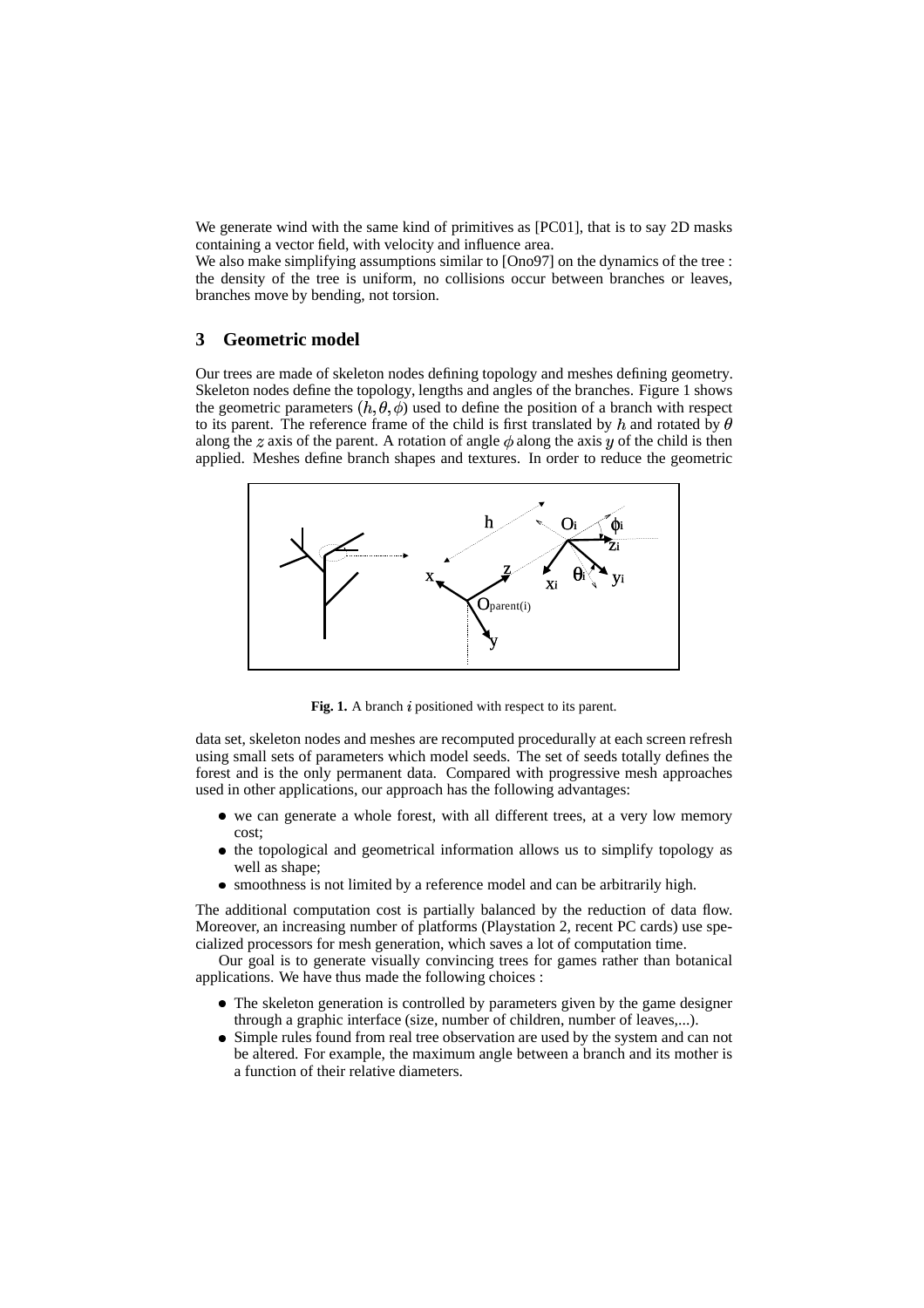- The number of parameters is as small as possible. This makes modeling easier and reduces the data needed to model an entire unique tree to less than one kilobyte.
- Perlin noise is used to obtain a more natural look.

We adjust the LODs according to the size of the elements projected to the screen. The LODs are modulated by a global factor which is a function of the total complexity of the scene at the previous frame. This feedback mechanism allows us to approximately set the global complexity to an arbitrary level.

## **4 Tree animation**

We animate the trees by controlling the angles  $\theta$  and  $\phi$  (see fig. 1) for each branch. In this section, we first present the procedural animation method, then the physically-based method, and finally the combined method.

#### **4.1 Procedural animation**

Our procedural motion is a function of wind primitives traversing the scene. We first describe the wind primitives, the equations of motion, and how we apply levels of detail to procedural motion.

**Wind.** A wind primitive (see fig. 2) is defined by an area of influence (disk  $(C, r)$ ), a force vector  $F$  and a pulsation  $\omega$ . Each branch of a tree inside the area of influence



Fig. 2. A wind primitive applied to a tree.

undergoes a force  $f$  given by:

$$
f = \frac{r - d}{r} \sin(\omega t) F
$$

if  $d < r$ , zero elsewhere. Phase angle is omitted for simplicity. The disk can move along a given trajectory  $C(t)$ . Such primitives allow us to test our framework. In future work we will implement more sophisticated functions.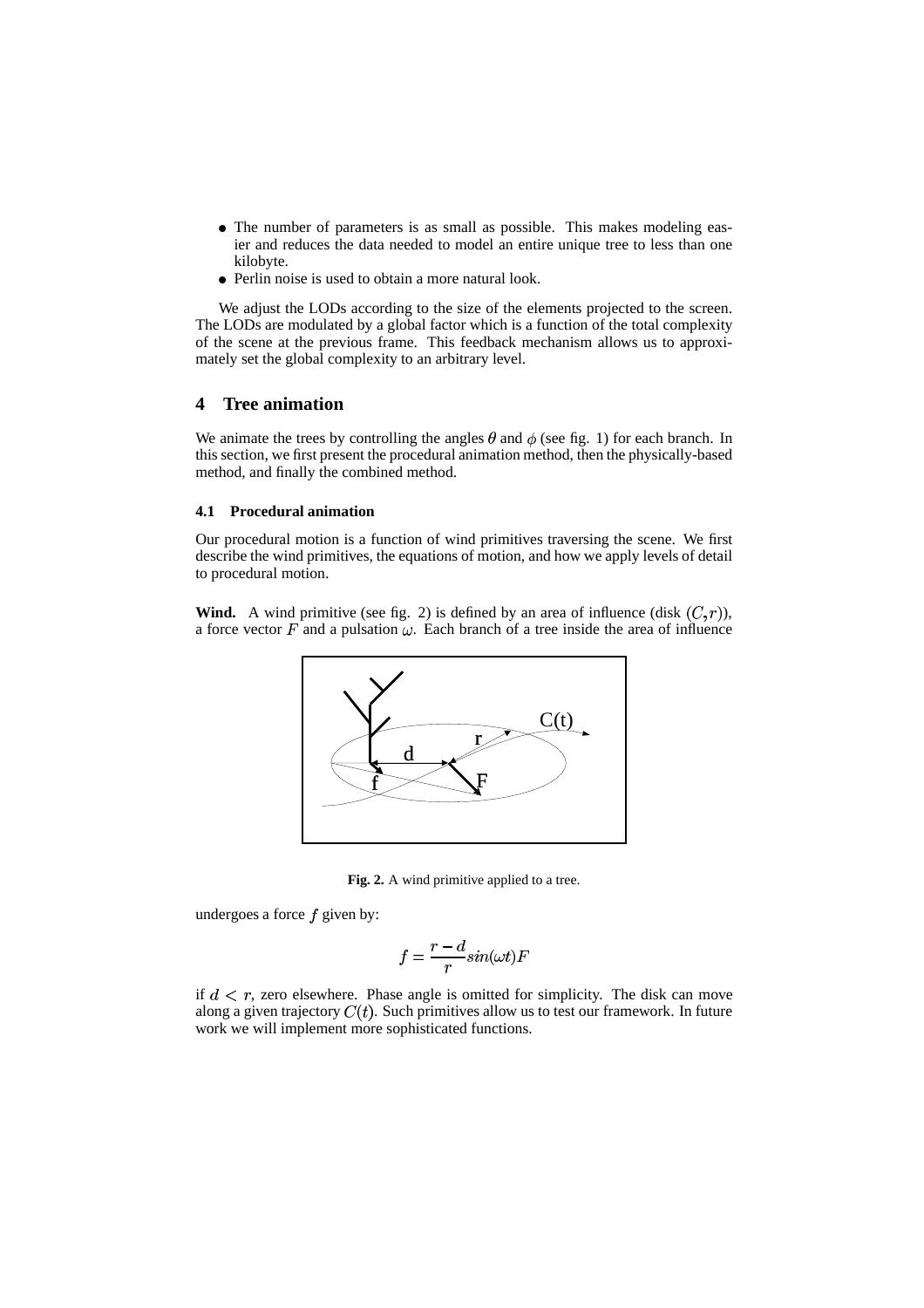**Response to wind.** Our procedural method is not physical since it is not based on the time integration of an acceleration. However, it is designed to ease the transitions to the physically-based method. Each wind force applied to a branch creates a torque at its base, which is responsible for angular motion. We approximate the torque by:

$$
\tau(t) = Lz \times f(t)
$$

where  $L$  is the length of the branch and  $z$  its axis. The torque is then projected to the rotation axes to obtain a rotation amplitude. The motion due to a wind primitive is thus given by

$$
\theta = \theta_0 + \frac{1}{m}\tau(t)z_{parent}
$$
  

$$
\phi = \phi_0 + \frac{1}{m}\tau(t)y
$$

where  $z_{parent}$  and y are the axes of rotation of the branch with respect to its parent (fig. 1). The term  $m$  is an approximation of the inertia of the branch(see section 4.2). The action of the wind thus acts as a force integrated twice. By summing the motions due to all the primitives applied to a given branch we obtain:

$$
\theta = \theta_0 + \frac{1}{m} z_{parent} \sum_i \tau_i(t) \tag{1}
$$

$$
\phi = \phi_0 + \frac{1}{m} y \sum_i \tau_i(t) \tag{2}
$$

Angles are directly set to the value of the torque applied. The wind direction is taken into account by torque projections, along with force magnitude and pulsation.

Levels of detail. The animation LODs have been developed independently of rendering. For now, the level of detail is related to recursion depth rather than screen size, this corresponds to the transition between dark and light grey levels of the fig. 3. Branch joints beyond the given level are fixed. This level can be dynamically set for each tree independently, according to eye distance and to the presence of wind. Transitions are implemented by linear interpolation over a time interval  $[t_0, t_1]$  as follows:

- fixed to mobile :  $\theta = \alpha \theta$  with
- mobile to fixed :  $\theta = \alpha \theta$  with

where  $\tilde{\theta}$  is the response to wind actions and  $\theta$  the angle actually applied. At any time during the transition, we can switch back to the previous LOD by reversing the evolution of  $\alpha$ .

#### **4.2 Physically-based animation**

Physically-based animation uses physical data such as force, mass and stiffness. Though the procedural model is not designed to generate such data, we build it using the geometrical data available. Here we first briefly explain how to build a physical model using the procedurally generated geometrical data. We then present a simplified method for the physical animation.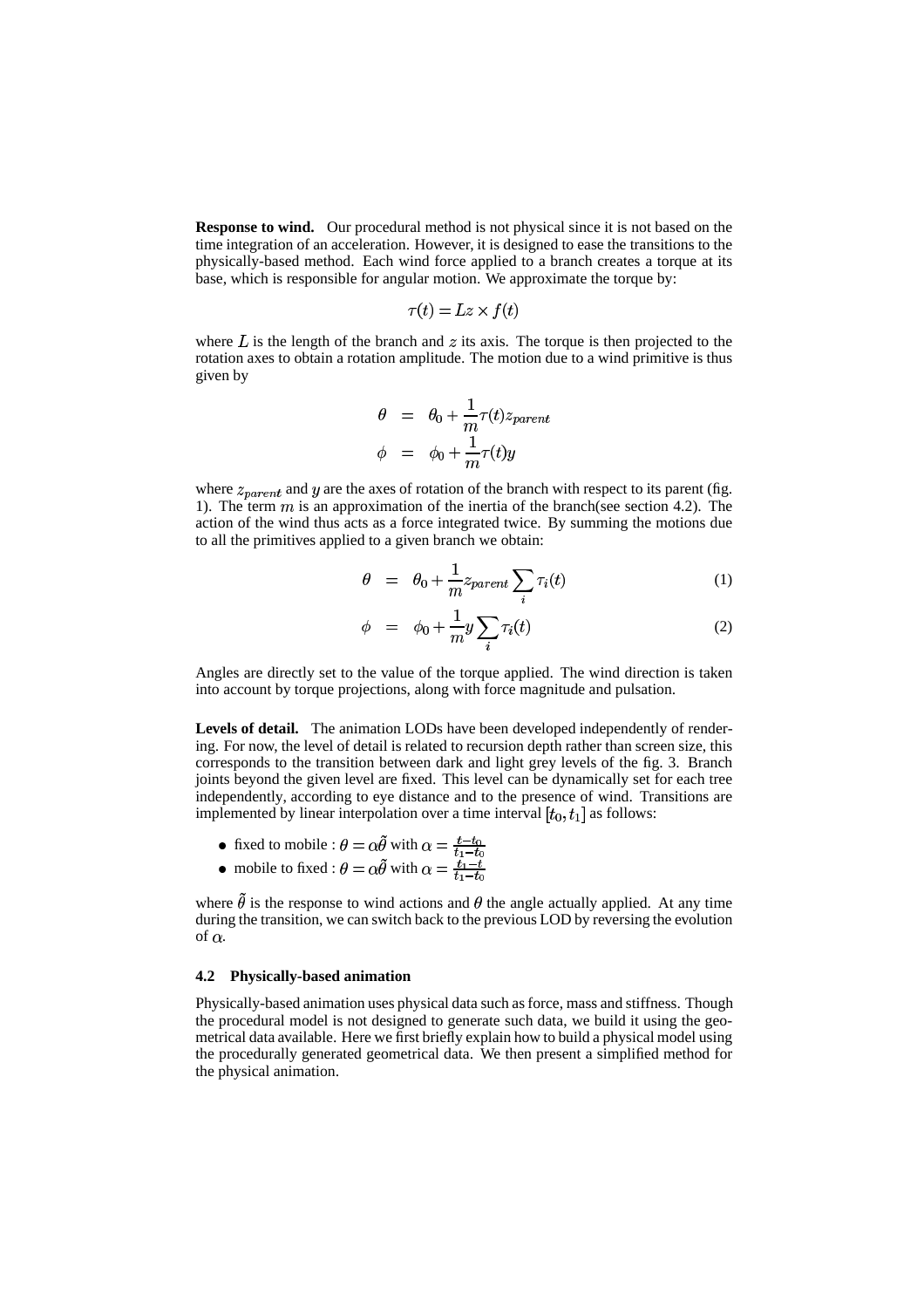**Physical model.** As previously mentioned, no physical data is kept permanently. We derive on-the-fly mass, stiffness and damping using geometrical data. The forces involved are caused by the wind, by the user's action and by the joints.

In contrast to procedural animation, we now consider wind action as a real force. To vary continuously from procedural to physical animation, we apply the second time derivative of wind action. Using our current wind primitives, we get:

$$
\tau_{physical} = -\omega^2 \frac{r-d}{r} sin(\omega t) Lz \times F
$$

The motion due to the wind is thus theoretically the same as the motion computed procedurally. In practice, due to explicit time integration, divergence would eventually occur if joint damping were not applied.

User action is modeled as an external force applied to a branch. This force is handled similarly to wind force.

The torques applied by the joints are modeled using linear damped angular springs. The stiffness k and damping  $\nu$  are estimated from branch diameter and length. In the theory of linear elasticity, stiffness is related to the inverse of the section area. For a given force, the displacement at the end of a branch is proportional to its length. We thus set k proportional to  $d^2/l$  where d is the average branch diameter and l the length. We make the common assumption that damping is proportional to stiffness. The torque generated by a given joint is given by:

$$
(k\theta + \nu \dot{\theta})z_p + (k\phi + \nu \dot{\phi})y
$$

Mass is closely related to volume. We thus set the term  $m$  proportional to  $\mathcal{U}^2$ . In future work we will investigate the use of  $l^3 d^2$ , which models the inertia of a bar.

**Equations of motion.** In order to save computation time, we apply simplified dynamics and consider only rotations. The laws of dynamics give:

$$
\begin{array}{rcl}\n\tau & = & J\dot{\Omega} + \Omega \times J\Omega \\
& \simeq & m\dot{\Omega}\n\end{array}
$$

where  $\tau$  is the net torque applied to a body,  $\Omega$  its angular velocity in world coordinates,  $\dot{\Omega}$  its angular acceleration and J its inertia matrix. The second equation is derived using the simplifying assumption  $J \simeq mI$  where I is the identity matrix.

The net torque applied to a given branch is the sum of the actions of the wind and joint forces:

$$
\tau = -\sum_{i \in winds} \omega_i^2 \tau_i
$$
  
 
$$
-(k\theta + \nu \dot{\theta})z_p - (k\phi + \nu \dot{\phi})y
$$
  
 
$$
+ \sum_{j \in children} (k_j \theta_j + \nu_j \dot{\theta}_j)z - (k_j \phi_j + \nu_j \dot{\phi}_j)y_j
$$

where subscript  $p$  denotes the parent of the branch. We then project the angular acceleration of the body with respect to its parent to the two rotation axes to obtain the angular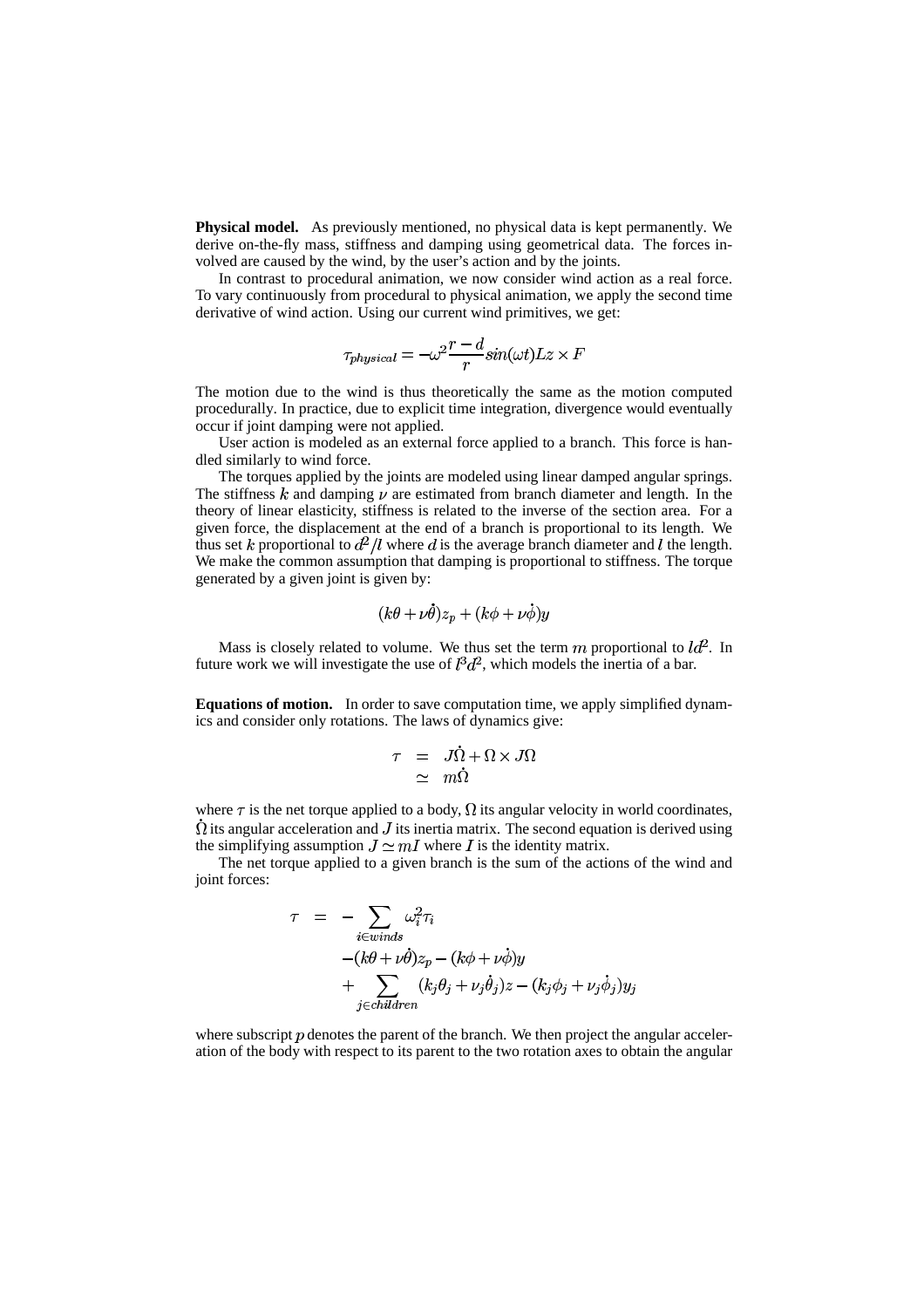joint accelerations:

$$
\begin{array}{rcl}\n\dot{\Omega}_{rel} & = & \frac{1}{m}\tau - \dot{\Omega}_{p} \\
\ddot{\theta} & = & z_{p}\dot{\Omega}_{rel} \\
\ddot{\phi} & = & y\dot{\Omega}_{rel}\n\end{array}
$$

Time integration is performed using the standard Euler method:

$$
\begin{array}{rcl}\n\dot{\theta}(t+dt) & = & \dot{\theta}(t) + \dot{\theta}(t)dt \\
\theta(t+dt) & = & \theta(t) + \dot{\theta}(t)dt\n\end{array}
$$

and similarly for  $\phi$ . Note that position and velocity must be stored frame to frame to perform time integration. This results in a temporary memory overhead of four values per branch animated physically.

#### **4.3 Hybrid animation**

We use hybrid animation to combine wind influence and user action such as branch grabbing. We first show how the two methods can coexist within the same tree. We then explain how transitions are performed.

**Coexistence of the two methods.** Procedural animation is computed by applying equations (1) and (2), which do not depend on how the other branches are animated. Procedural animation can thus be trivially applied within a mixed animation. Physicallybased animation is based on net force computation. Spring forces depend on object positions and velocities. For each branch animated physically, we thus need to know the position and velocity of the neighboring branches. If a neighboring branch is animated physically, then its velocity is a part of its dynamic state as well as position. If it is animated procedurally, we compute its velocity by finite differentiation  $\Delta x/\Delta t$ . Figure 3 illustrates how methods coexist within a tree.

**Transitions between the two methods.** Transition from procedural to physical animation is done instantaneously using the positions computed procedurally and the velocities deduced. However, an instantaneous transition from physical motion to procedural would generate a popping effect since position is procedurally computed as a function of time, without considering previous position and velocity. We thus compute both motions and perform a smooth blending during a time interval, typically one and half a second. Transition starts at time  $t_0$  and ends at time  $t_1$ . We use a parameter  $\alpha$ smoothly varying from  $\theta$  to 1 during the given time interval:

$$
u(t) = \frac{t - t_0}{t_1 - t_0}
$$
  
\n
$$
\alpha(t) = 3u^2 - 2u^3
$$
  
\n
$$
\theta(t) = (1 - \alpha)\bar{\theta}(t) + \alpha\tilde{\theta}(t)
$$
  
\n
$$
\phi(t) = (1 - \alpha)\bar{\phi}(t) + \alpha\tilde{\phi}(t)
$$

where the tilde denotes motion computed procedurally and the bar denotes motion computed physically. At any time, we can switch back to physically-based motion by reversing the evolution of  $\alpha$ .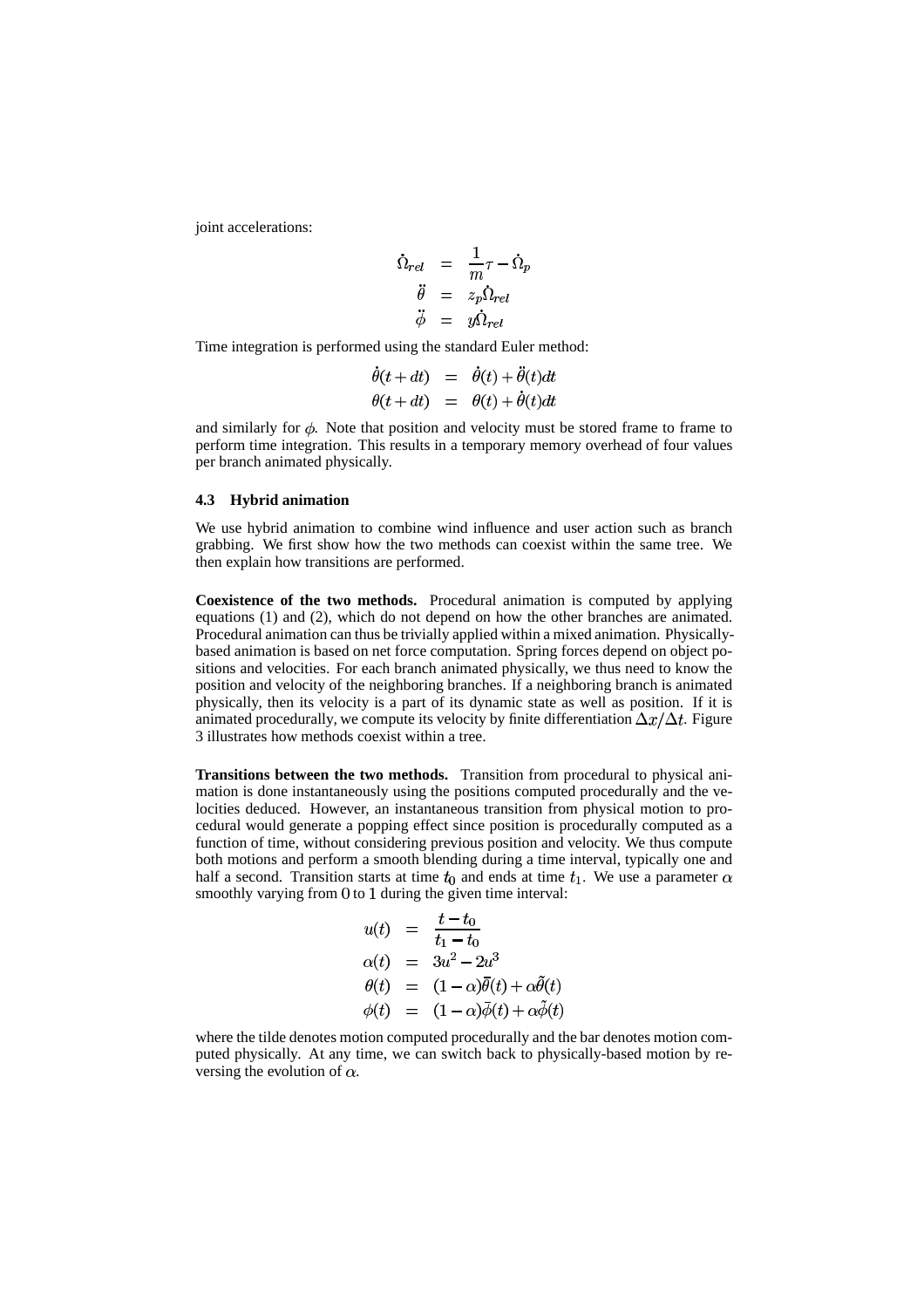

**Fig. 3.** Hybrid animation. The branches at the bottom (black) are animated physically. The intermediate levels (dark grey) are animated procedurally. The higher levels (light grey) are fixed.

## **5 Results**

The experiments were made on a PIII 800MHz with 512MO RAM computer, with a NVIDIA GeForce256 board using OpenGL.

- Procedural animation of a tree with level of details. The motion of the tree is computed with respect to the direction, the magnitude and its position in the area of influence of the winds (these areas are the red circles of fig. 4a). We can simplify or refine the depth level in which branches are animated (red branches on fig. 4a), ensuring smooth transitions (shown in green). The transitions can be adapted to gain smoothness by increasing their durations.
- Procedurally animated forest (fig. 4b, 4c). We choose the following criteria for individual LODs : if the tree is not under any wind influence, its level is set to zero and the tree does not move. Levels are refined depending on the number of influent windfields, the distance to the camera and the position of the tree in the area of influence. Fig. 4c shows that we obtain interactive frame rates (27fps) using LODs, while it was not the case without LODs (around 1fps on the same scene).
- Physically-based animation of a single tree. All branches are physically handled, showing that they come back to their original positions after a gust of wind. This experiment is mainly done to calibrate our physic parameters to respond to the wind.
- Hybrid animation of a tree. We combine the two method : the multiresolution procedural method and the physically-based method. Continuity is achieved when switching the motion of a branch from procedural to physics, and from physics to procedural.
- Force and wind applied to a tree. The user applies an external force to a selected  $\bullet$ branch (yellow branch on fig. 4d at rest, and 4e pulled) which is pulled to the right while the tree is influenced by the wind. The physical LOD is then set, at least, at the same depth level as the branch grabbed. The motion is therefore the combination of the action of the wind and the applied force.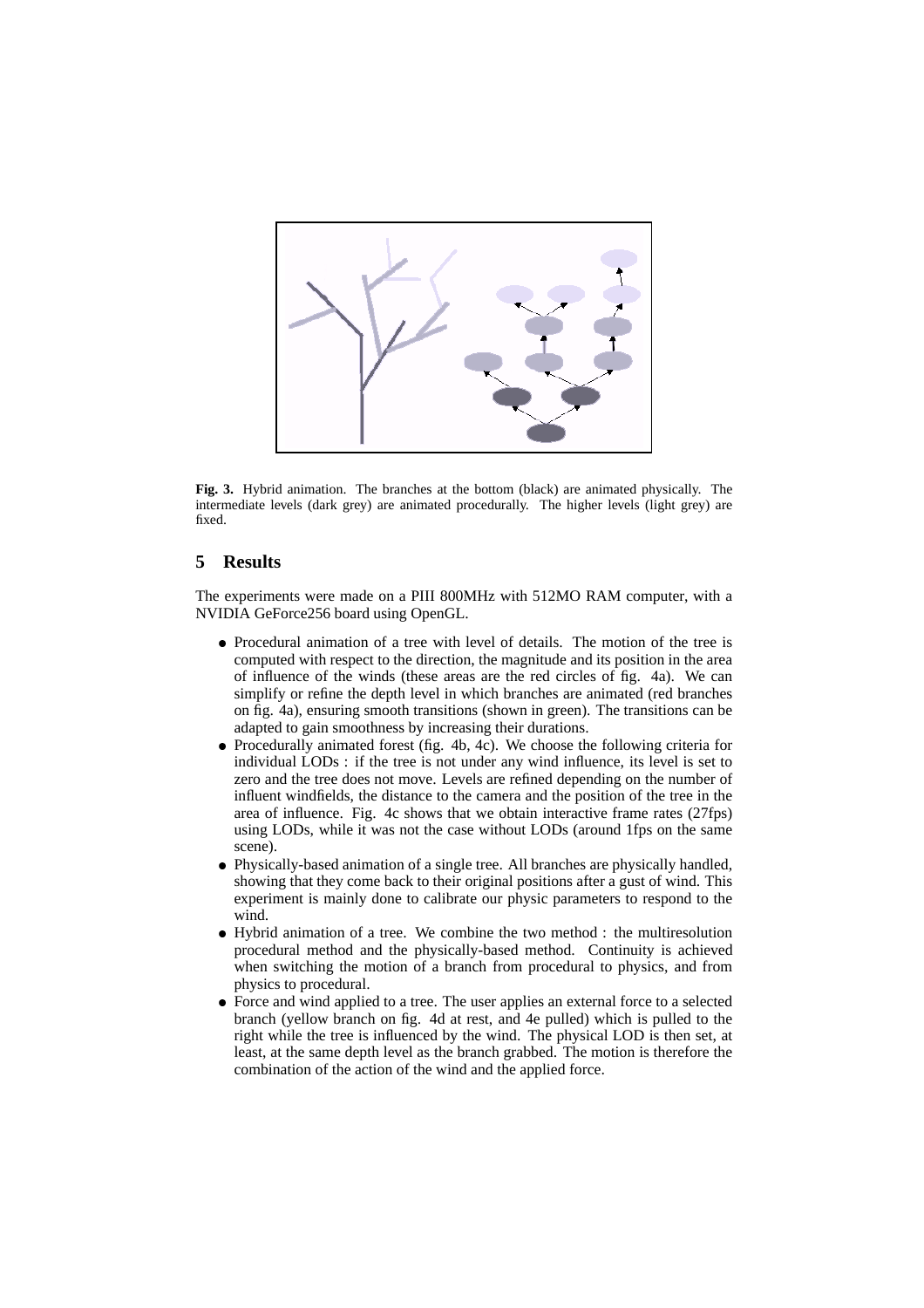• Full forest. Finally, we animate a forest including 256 trees (fig. 4f), in which physics is applied where needed. We can select any branch of the scene and interact with it.



**Fig. 4.** Results.

#### **6 Discussion**

We have presented a prototype of an interactive forest. It is made of trees built on-thefly at each redraw using a small set of parameters defining position, topology and shape. This method reduces memory requirements and allows the fine tuning of the levels of detail. We have developed a new animation method well-suited for this approach. It combines a fast procedural method including levels of detail with a physically-based model used to handle interactions. Transitions between the animation methods can be performed at any time. The physical method is dynamically applied only where needed. As a result, high frame rates are obtained as well as interactivity.

Additional development is necessary for practical use. The partitioning of the tree according to the animation method applied needs be more finely tuned than our current level-based approach. We will enhance the procedural and physically-based animation methods. More sophisticated wind primitives will be implemented. Implicit integration will be applied to stiff objects. We also plan to investigate noise functions to treat leaf animation in addition to branches. Collision detection will also be included.

From a more fundamental point of view, we will further investigate how procedural and physically-based methods can coexist. In our current implementation, physical branches are parents of procedural branches. The opposite would be useful also, e.g. if a bird lands on a small branch we may not need to animate all parent branches physically, but only those really influenced by the bird. More generally, we need a criterion to determine which branch needs to be animated physically. We also plan to apply LODs to the physically-based animation, probably using sub-tree clustering.